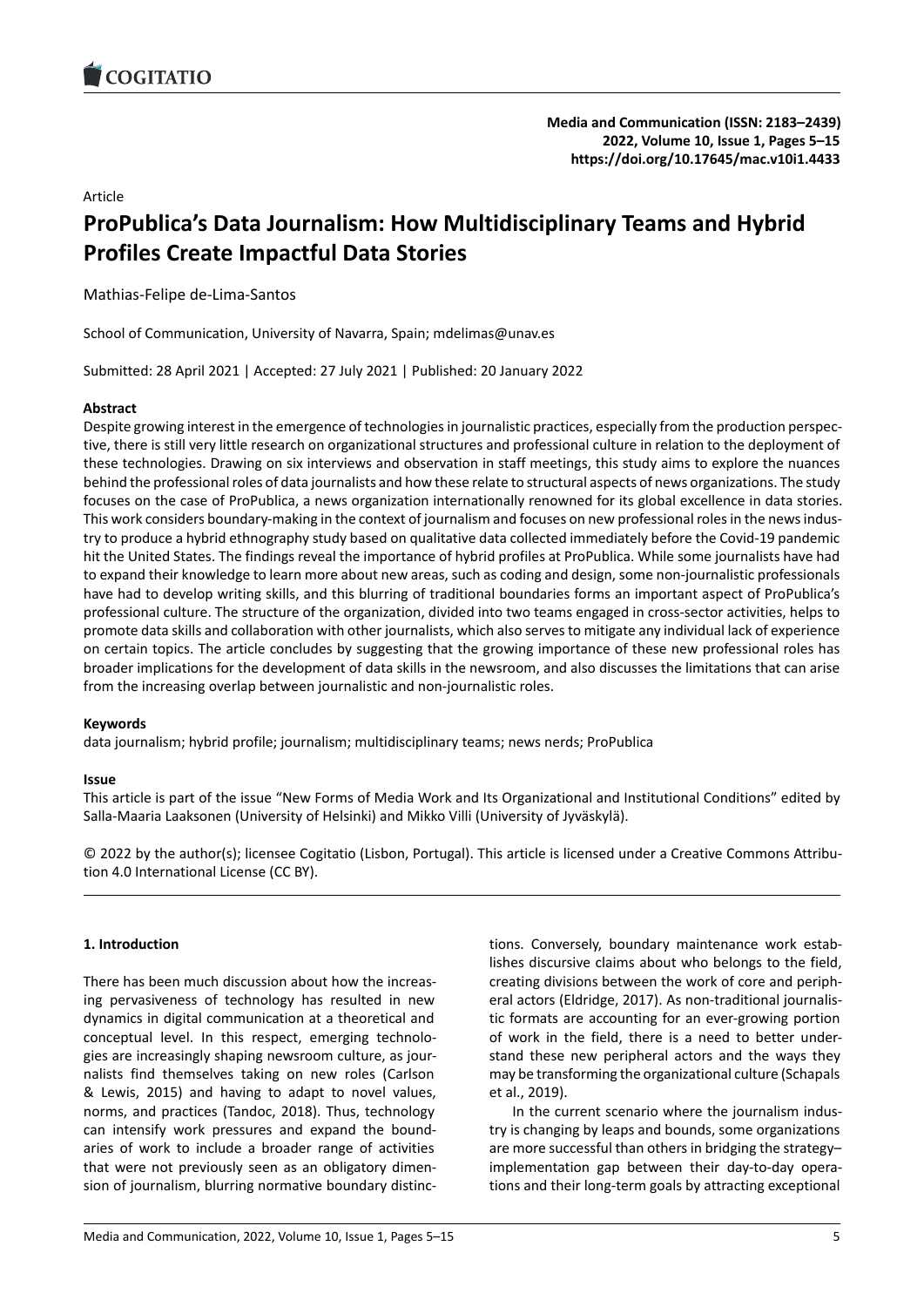professionals with myriad skills (Tandoc, 2018). This is [the case of ProPubli](https://www.cogitatiopress.com)ca, a nonprofit digital‐native media organization based in the United States, that defines its work on the use of investigative data journalism as a way to expose "abuses of power and betrayals of the pub‐ lic trust by government, business, and other institutions" (ProPublica, 2021a, para. 1). The organization received initial funding of 30 million dollars from the Sandler Foundation in 2008, which was used to produce real‐ world investigative stories principally aimed at enthusiasts of watchdog reporting.

Prior research described organizations like ProPublica as social news enterprises, which are public service media organizations with "a strong commitment to social goals and the need to justify their work in terms of impact" (Sparviero, 2020, p. 796). Consequently, social news enterprises are extending the original idea of pub‐ lic journalism to offer content investigative and explana‐ tory journalism rather than attempting to compete with existing news organizations, aiming to increase levels of trust and, consequently, engagement with the public. Thus, these news outlets exemplify the dynamic devel‐ opment of social and economic initiatives through their news products (Usher, 2017). To achieve this, ProPublica produces quality investigative journalism by bringing together a team of journalists and programmers who go beyond traditional forms of journalism to create inter‐ active stories built around data and multimedia. These stories helped to attract the additional capital the organization needed to continue operating. ProPublica's rep‐ utation is seen through its numerous recognitions and awards, such as six Pulitzer Prizes and a myriad of online journalism awards (ProPublica, 2021b).

Data journalism is therefore aligned with the com‐ pany's goals, as it provides the ability to uncover stories that were not previously being discussed or reported, a highly significant contribution to today's media land‐ scape (Coddington, 2015). These goals, among other fac‐ tors, have influenced ways of working and organizational dynamics in media outlets, putting data journalists, in some cases, at the center of the news production process (Appelgren & Lindén, 2020). Where it previously attracted niche and segmented audiences, data journal‐ ism is now an industry trend seeking wider legitimation in a sector "where fluidity is a defining element in journalistic processes, practices, positions, and products" (Hermida & Young, 2019, p. 33). Although ProPublica's model cannot be easily replicable by competitors due to the lack of funds, it is an important case to examine because of its characteristics that stimulate the produc‐ tion of data stories.

Despite growing interest in the emergence of tech‐ nologies in journalistic practices, especially from the pro‐ duction perspective, there is still very little research on organizational structures and professional culture in data journalism practice. To fill this gap, this study focuses on the case of ProPublica, internationally renowned for its global excellence in data stories.

Drawing on theories of boundary‐making concern‐ ing journalism and focusing on new professional roles emerging in the industry, this article highlights the impor‐ tance of hybrid profiles and multidisciplinary teams at ProPublica, enriching and expanding the literature of the role of these practitioners in the production of high-impact journalism. The study takes a two-stage approach. First, it considers the importance of mul‐ tidisciplinary teams as an aspect of ProPublica's pro‐ fessional culture. These professionals have emerging roles that extend beyond traditional journalistic prac‐ tices, and their backgrounds include a wide range of knowledge fields. Second, it discusses the organization's dynamics and technology‐driven culture, which supports team members while also fostering internal and exter‐ nal collaboration. The article proposes the following research questions:

RQ1: How do ProPublica's data team characteristics and competencies help to spur its investigative data journalism work, while these new actors inscribe themselves in the field?

RQ2: How does ProPublica's organizational dynamic with internal and external collaborations support the production of data stories?

### **2. Theoretical Grounding**

## *2.1. Boundaries of Journalism Between the Work of Core and Peripheral Actors*

The concept of "boundary‐work" was developed by the sociologist Thomas Gieryn to discuss the difficulties involved in defining what should and should not be con‐ sidered "science," and how understandings of what a field is can confer authority on certain social actors and limit the ways actors inscribe themselves in particular spaces. In other words, boundaries are established in a certain field to prevent or contest the emergence of new players attempting to enter from outside the sector and transform it (Gieryn, 1983).

In striving to meet the news industry's changing needs triggered by social and technological change, the defined boundaries of journalism have become increas‐ ingly blurred (Eldridge, 2017), bringing to "the fore ques‐ tions of what journalism is and what it should be" (Carlson, 2018, p. 1). Boundaries are established to exclude actors, practices, norms, and values that are not considered legitimate in the realm of journalism. However, this understanding treats journalism as a stable object, whereas a series of recent studies has shown that journalism is expanding to encapsulate other activities, such as blogging, social media content, fact-checking, etc. (Carlson & Lewis, 2015).

In part, attempts by journalists to set boundaries are linked to survival, as "social boundaries…yield greater cultural and material resources for insiders" (Lewis, 2012,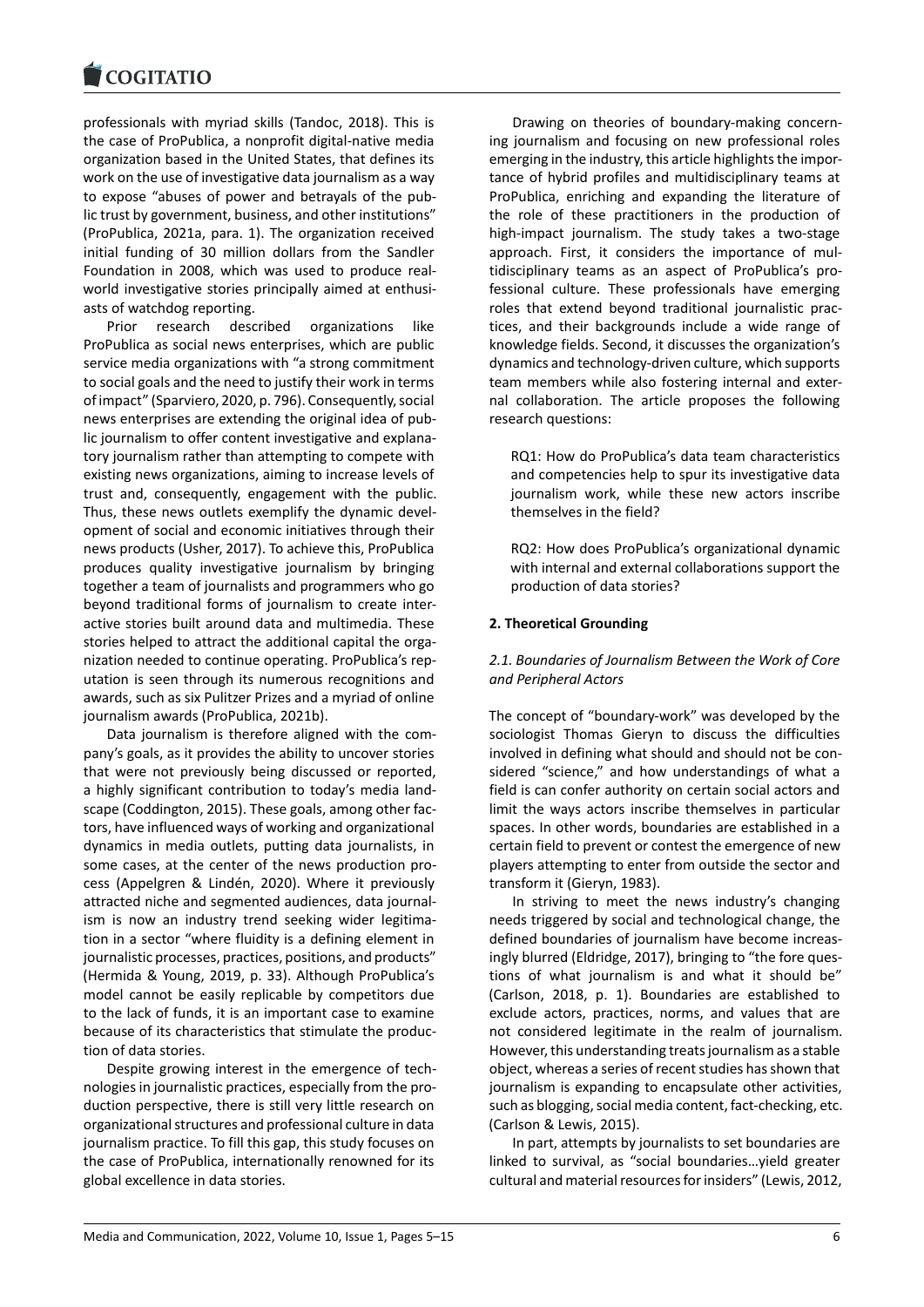p. 841). In trying to exclude others, journalists use the [need for objectivity, e](https://www.cogitatiopress.com)thics, and impartiality in their work to contest the admittance of other actors. New profes‐ sionals are described as "too emotional, too opinionated, too activist, or as relying too much on hearsay" (Schapals et al., 2019, p. 20) to adapt to institutional norms and conventions. Conversely, these new actors show that journalism is not a solid discipline, and is in a constant state of flux, especially in the digital era.

Nevertheless, by establishing these boundaries, jour‐ nalists are legitimating their profession and structur‐ ing their social world to maintain control. Studies have shown that newsrooms are divided into three types of specialized actors: journalists, technologists, and businesspeople. Traditionally, these professionals work within their "silos," creating social distance between the groups (Kosterich, 2021). This epistemic authority aims to bring power and prestige, and also provides some material benefits (Carlson & Lewis, 2015). For example, journalists may have easier access to high‐profile fig‐ ures or confidential sources using their press pass, and have legal protection if they publish leaked information (Eldridge, 2017).

In the digital media sector, new actors are less con‐ strained by the field's normative pressures, allowing them to experiment with unconventional ideas and solu‐ tions. In doing so, these new entrants are trying to dis‐ tinguish themselves by preserving their dominant vision and influencing journalists' work (Tandoc, 2018). This is the case for pioneer journalists, a group of actors dedicated to incorporating new organizational forms, relying on experimentation as a way to redefine the field and its structural foundations (Hepp & Loosen, 2021). A recent study on intra-organizational collaboration points out that IT departments have become a key factor impacting news outlets' innovative capabilities (Westlund et al., 2021).

Building on these insights, much attention has been paid to the emergence of these new professionals and the new type of empowerment they enjoy in journal‐ ism. Eldridge (2017) describes these professionals who openly claim to belong to the journalistic field as "inter‐ lopers," while Ferrucci and Vos (2017) call them "periph‐ eral actors." Common sense suggests that these profes‐ sionals are challenging news organizations by extend‐ ing the boundaries of what journalism is today. In this sense, Belair‐Gagnon and Holton (2018) saw a need to expand the concept of "interlopers" due to nuances regarding their roles in the news cycle, and this resulted in three different levels being defined: explicit interlopers, implicit interlopers, and intralopers. The first category includes non-traditional journalism actors who work on the periphery of the profession, contributing to the creation of products and services. Implicit interlop‐ ers are less clearly aligned toward journalism, but do not reject journalistic objectivity or impartiality. Intralopers are distinct in that their activities are not journalism‐ oriented, but they work inside news organizations, using

their expertise to improve news production processes (Belair‐Gagnon & Holton, 2018).

In light of these differences, I argue that data journal‐ ists can be perceived as peripheral actors, as they resem‐ ble implicit interlopers. In comparison to other areas, data journalism has been granted a certain level of accep‐ tance in the news industry through adopting some of its established values, norms, and routines. Simultaneously, these practitioners try to distinguish themselves from other peripheral actors by promoting their values, such as an open data culture and collaborative mindset (Lewis & Usher, 2014; Stalph, 2020). Thus, these professionals are engaged in forms of hybrid journalism, drawing on their structurally diverse backgrounds to merge media skills with other areas of expertise. To better under‐ stand this phenomenon, it seems sensible to analyze organizations where data teams are well established and aligned with the goals of the newsrooms, such as the case of ProPublica.

On the other hand, the entanglements between data journalism and other forms of data work create new dependencies and synergies that introduce new actors working in novel forms of collaboration with non‐journalistic institutions (Baack, 2018). For exam‐ ple, the role of civic tech organizations in developing data journalism across Africa shows that the bound‐ aries of journalism are being transformed as evolution‐ ary pressures are imposed on the system. Journalists are engaging in constant interaction with non‐news work‐ ers, changing the patterns of interaction between these actors, their environments and habits, and prompting the question of how these transformations reflect on surrounding institutions and their business practices (Splendore & Brambilla, 2021). Thus, it is important to understand how these hybrid profiles are creating a new cultural logic in newsrooms.

### *2.2. Hybrid Profiles: The Advent of New Professionals and Their Role in Data Journalism*

Technological developments have brought transforma‐ tion to the media industry, which has slowly taken a more active role in these innovative processes. This has meant adopting new organizational structures and changes to capacity and resources. At the same time, there is a need to deal with advanced computational capabilities, which previously most journalists did not have the skills to approach. In this context, innovation has taken a pivotal role in reconfiguring newsrooms. This has resulted in new ways of producing and telling stories in influential formats that cross media boundaries. Thus, not only have the boundaries of journalism been expanded, but new professionals have also become part of newsrooms, challenging the traditional logic of jour‐ nalism (Parasie & Dagiral, 2013). These new actors incor‐ porate knowledge from other areas, mainly business and technology, including product management, data, ana‐ lytics, and programming (Kosterich, 2021). Described by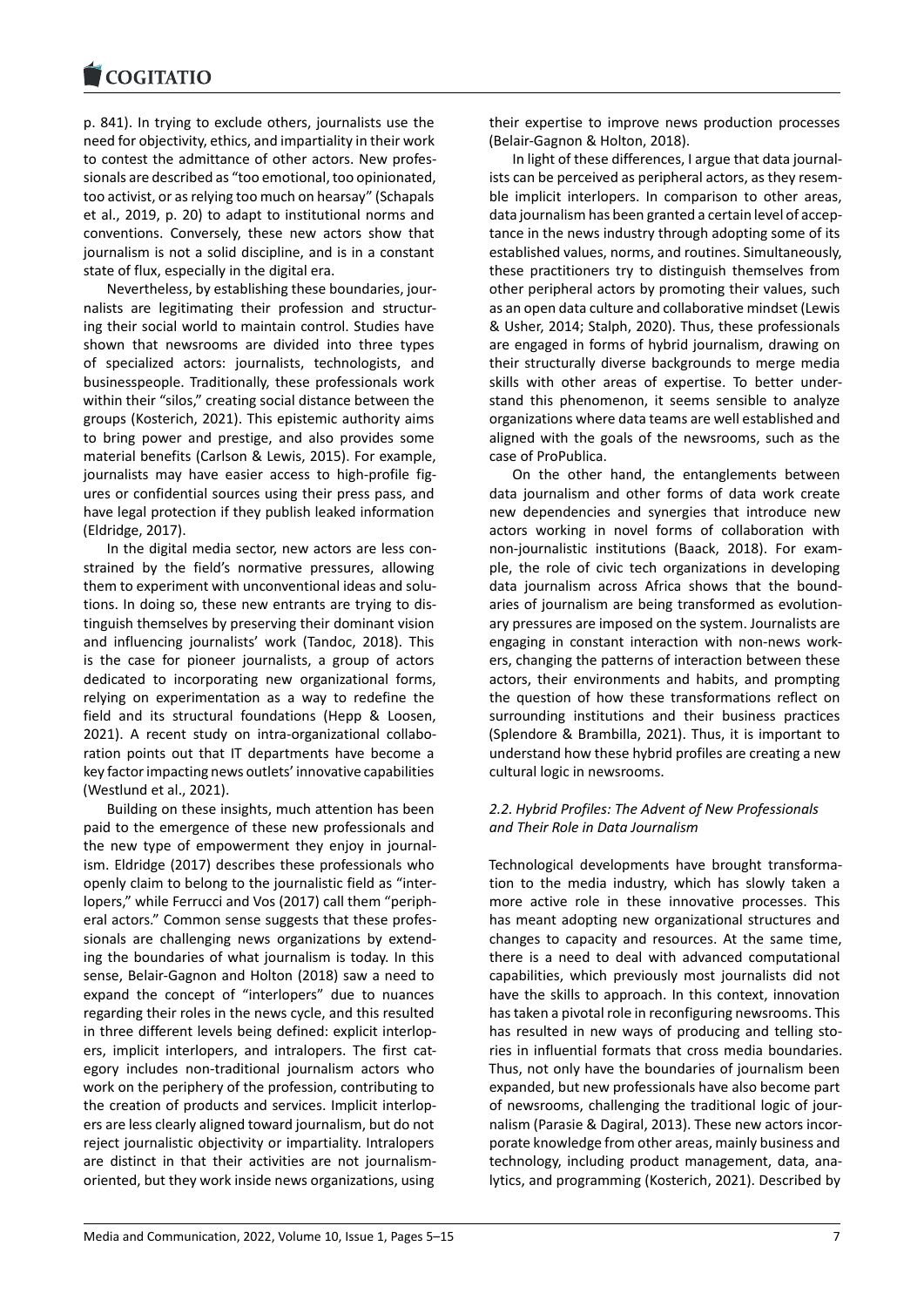Kosterich (2020, p. 52) as "news nerds," they represent ["new forms of profe](https://www.cogitatiopress.com)ssional journalists working in jobs at the intersection of traditional journalist positions and technologically‐intensive positions." These actors, who in most cases have hybrid backgrounds or more special‐ ized skills, are typically more willing than traditional journalists to adapt to change. As a result, they are responsi‐ ble for introducing new practices, norms, and roles into the industry, and thus play a paramount role in the media industry's shift toward innovative organizational struc‐ tures (Malmelin & Villi, 2017).

These hybrid roles are gradually becoming more val‐ ued for their contributions to journalistic work (Westlund et al., 2021). In data journalism, these actors have been described in the scholarly literature as journalistprogrammers, programmer‐journalists, journo‐devs, and journo‐coders (Hannaford, 2015; Parasie & Dagiral, 2013). With hybrid profiles, demand for these practi‐ tioners has grown in newsrooms across the world in an environment where technology shapes journalism and vice versa (Splendore & Brambilla, 2021). Studies sug‐ gest that bringing programmers into the newsroom chal‐ lenges some journalistic principles, reshaping how news is produced and, by extension, distributed (Hermida & Young, 2019). These new professionals act as a "driving force to produce more effective and efficient news by harnessing the power of technological advancements" (Kosterich, 2020, p. 52). Although coders and tech‐ nologists possess knowledge and skills enabling them to navigate through technical complexity and exercise decision‐making power in newsrooms, these are not the only news nerds to have emerged in the data journalism industry. Previous studies have shown that roles vary greatly from culture to culture and news‐ room to newsroom (Young et al., 2018), and it has been reported that some of these practitioners do not con‐ sider themselves to be journalistic actors, even though their tasks overlap with various forms of journalism (Baack, 2018).

In Europe, scholars have revealed a different atti‐ tude to connections between technology and journal‐ ism. In the United Kingdom, much less has been written about hybrid profiles, but more about multidisciplinary teams. In a study by Hannaford (2015), two major legacy news organizations were studied, the BBC and the Financial Times. In both organizations, teams composed of programmers, journalists, and designers worked closely together to produce interactive stories. Indeed, multidisciplinary teams that share a common organizational goal tend to foster innovative thinking and promote innovation in newsrooms (Westlund et al., 2021). Conversely, another study has suggested that the multidisciplinary teams vs. hybrid profiles dichotomy has more to do with the size of the news outlet than with cultural aspects. Smaller news organizations are more likely to have one hybrid practitioner due to the "lack of advanced computational skills and a technological infrastructure" (Borges‐Rey, 2016, p. 837), while large,

elite news organizations can afford multidisciplinary teams that involve a division of labor (Fink & Anderson, 2015). This approach has been widely adopted in other newsrooms around the world, for example in Australia (de‐Lima‐Santos et al., 2021).

Newsrooms are struggling to adapt to and embrace these changes in the journalism profession and the resulting new norms and practices. The collaborative mind, for instance, is a break from the traditional men‐ tality of journalism, from highly competitive single news‐ room environments where journalists looking for a scoop are reluctant to collaborate, to a "new model" of multi‐ ple news outlets and organizations sharing information to expose wrongdoing on a global scale (Carson & Farhall, 2018). Thus, the capacity for innovation is increasingly being developed collectively, and leading news organizations are placing a higher value on cooperative efforts as a key mode of governance (de‐Lima‐Santos & Mesquita, 2021), impacted by internal and exter‐ nal forces (Westlund et al., 2021). This collaborative mindset can be applied to distinct business units, func‐ tions (intra‐organizational), and organizations at national (inter‐organizational) and international (transnational) levels (Heft et al., 2019). However, the challenge is to maintain and reinforce these collaborative principles over the longer term.

In the highly competitive environment created by the media industry, news nerds can provide a competitive advantage to publishers in the process of digitalization and help them adapt to a datafied world. This process of change is iterative and usually aligned to the exter‐ nal environment. In this sense, newsrooms are strongly influenced by award‐winning news organizations, which define the cultural capital, i.e., constitute modes of production and levels of development for subsequent projects (Hermida & Young, 2019). To adapt more quickly to these advances, newsrooms are required to modify their internal structures and processes (Kosterich, 2020). However, the historical organizational structures of elite newsrooms create a normative conflict that either con‐ signs data teams to the margins or fully incorporates them into newsroom culture (Stalph, 2020). Thus, this article addresses the importance of multidisciplinary teams in association with hybrid profiles in the industry, a focus so far lacking in the scientific literature.

## **3. Methodology**

Through a qualitative approach, this study investi‐ gates the importance of data journalism in ProPublica's organizational dynamic. The work embraces a hybrid ethnographic approach by combining observations and in‐depth interviews based on qualitative data collected during fieldwork at ProPublica. This approach has been widely used by other researchers, demonstrating that it is an effective way to explore the distinct norms and routines adopted by news organizations (Hermida & Young, 2019).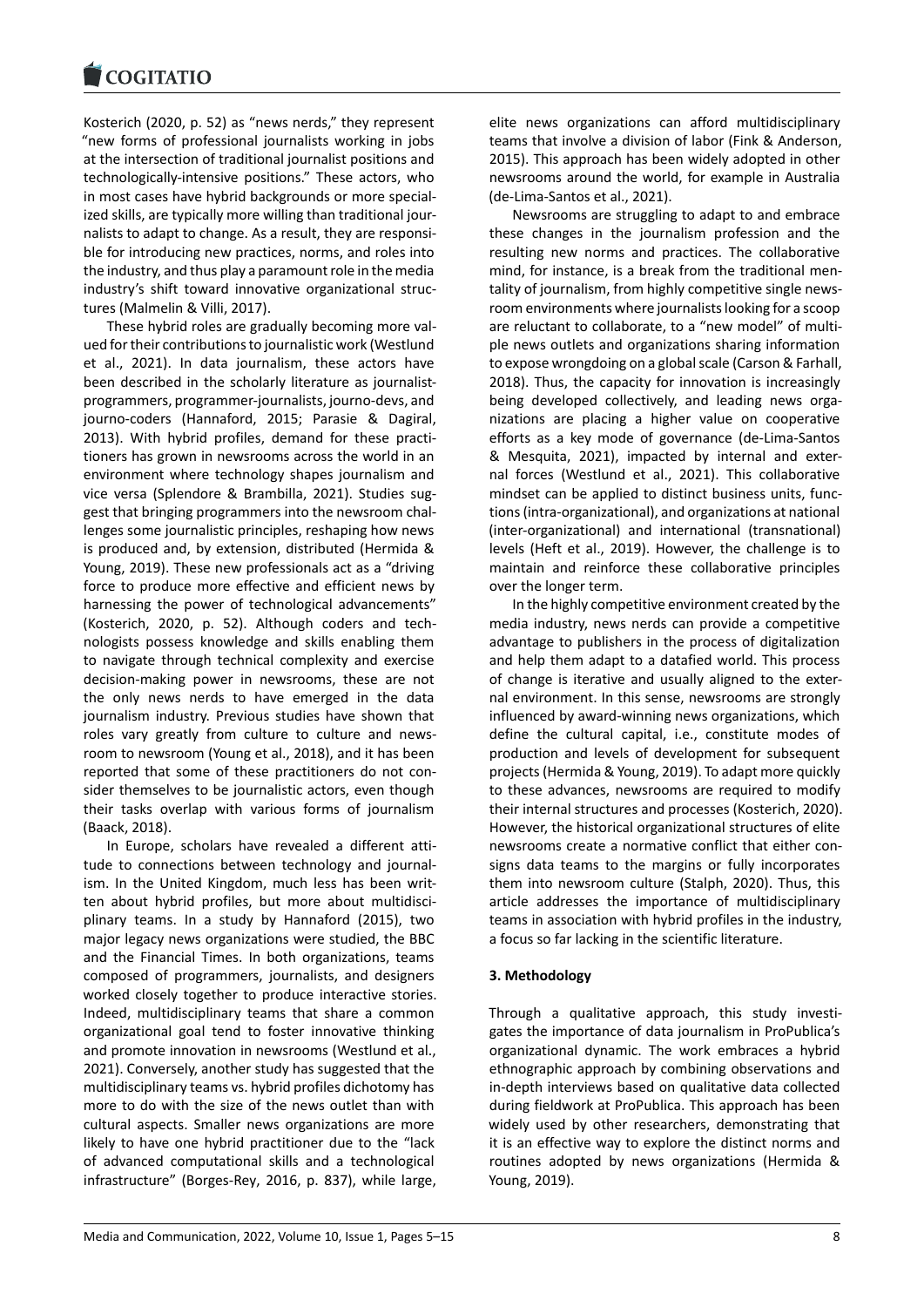#### COQUATIO

The first stage of the project involved newsroom [observation. This fie](https://www.cogitatiopress.com)ldwork aims to capture the partici‐ pants' point of view, and all details observed while con‐ ducting the study are noted, including details of news‐ room norms and the routines adopted on the data desk. This is important because it enables the research to elicit a comprehensive picture by seeing through the eyes of the key actors involved in a process. Additionally, the research involved observing an editorial agenda meeting and team meeting to understand the rules and processes involving other units in the newsroom (Bryman, 2012).

The method proposed by Emerson et al. (2011) was used to analyze the data gathered during the observa‐ tions, following a three‐step process: (a) close obser‐ vations are conducted and systematic notes are taken of what is observed; (b) two‐step qualitative analytical coding of the fieldnotes is carried out—open coding, in which the researcher reads the fieldnotes line‐by‐line and notes all the themes that emerge, followed by focused coding for fine‐grained analysis, reducing the number of topics from the previous stage; and (c) the findings are described in the form of narrative "tales," combining the themes that emerged in stage b to cre‐ ate "a thematic narrative that is fieldnote‐centered" (Emerson et al., 2011, p. 202).

Observation data is then triangulated with in‐depth, semi‐structured interviews to obtain additional informa‐ tion about settings and patterns not captured during the observations. On average, the interviews lasted 45 min‐ utes. These semi‐structured interviews covered topics that emerged from the observations, including biogra‐ phy, involvement with the data journalism community, conceptions concerning data journalism, information about routines, organizational relationships, external col‐ laboration, and projects carried out. This part of the study was designed to ensure gender balance among the respondents (see Table 1), with the hope of gaining access to a diverse mix of ideas, priorities, and meth‐ ods, and avoiding the homophily trap, that is, focusing on similar people who share similar perspectives and provide similar information. By considering gender diver‐ sity, this study aimed to obtain an assessment from prac‐ titioners as complete and precise as possible, present‐ ing their different views of the underlying situation and approaches to dealing with it. However, it is worth men‐ tioning that gender diversity was not a level of analysis in this study, and, importantly, that only team members who were in the newsroom at the time of the visits were interviewed.

The observation and interviews were conducted over two days in the second week of March 2020 and were constrained by the Covid‐19 crisis, as it happened immediately before the pandemic hit the United States. However, these steps provided sufficient data with which to answer the research questions proposed by this study.

### **4. Findings**

## *4.1. Data Journalism at the Center: Two Data Teams Working Together*

It was the beginning of spring 2020, a year marked by a tragedy that changed the entire world. On arriving in New York, I went to the ProPublica office, located on the 13th Floor of a building on Manhattan's Avenue of the Americas, popularly known as Sixth Avenue. This is an affluent neighborhood filled with the offices of bankers and high‐growth companies, proof that the funding ProPublica has received has had a significant impact on its business model. In part, this is thanks to generous donors since its foundation in 2008 (Sparviero, 2020). "Especially in the beginning when we're just starting to gain credi‐ bility, and winning a Pulitzer early on at ProPublica cer‐ tainly helped us to establish" (R5). Investigative journal‐ ism, therefore, became a form of strategic value, helping to attract interest in funding the outlet.

In 2019, ProPublica raised about 4.7 million dollars in online donations, while gifts and major grants above 50 million consolidated more than 19.9 million dollars (ProPublica, 2020). These funds allowed the organiza‐ tion to build a highly qualified team, despite its small newsroom, in discordance with findings of Fink and Anderson (2015) who reported "some fairly profound dif‐ ferences between the way that data journalism was prac‐ ticed at larger, more resource‐rich news organizations" (p. 470). Although ProPublica is equipped with significant resources, when compared with its peers, the news outlet is still small.

The organization began producing data journalism soon after its foundation, and this is an important longterm investment for the company. Data journalism at ProPublica is "split into two separate teams [the data team and the news app team] but, in many ways, there's a lot of overlap" (R4). Both are led by ProPublica's deputy

|  | <b>Table 1.</b> Interviewees. |
|--|-------------------------------|
|--|-------------------------------|

| Code           | Position                           | Gender |
|----------------|------------------------------------|--------|
| R1             | <b>News Applications Developer</b> | Female |
| R <sub>2</sub> | <b>News Applications Developer</b> | Male   |
| R <sub>3</sub> | <b>News Applications Developer</b> | Female |
| R <sub>4</sub> | Data Reporter                      | Male   |
| R <sub>5</sub> | Editor                             | Female |
| R <sub>6</sub> | Editor                             | Male   |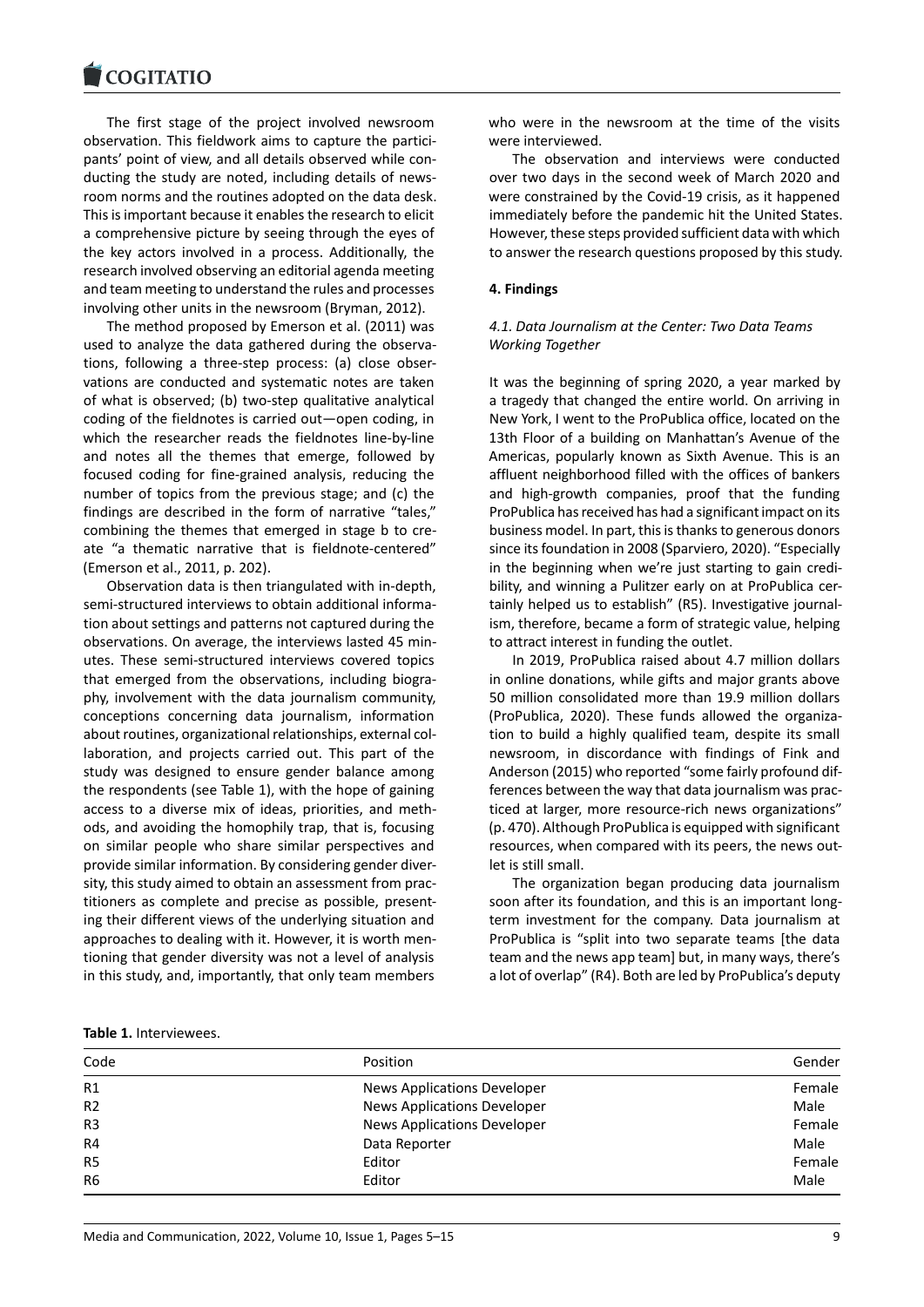managing editor. There are many similarities in their [tasks and, "in theory](https://www.cogitatiopress.com), a lot of the people in either can do both tasks" (R5). In terms of their specific roles, the news app team is dedicated to more technically complex tasks and those that require interactive and in‐house, scalable solutions (Usher, 2017), while data reporters are respon‐ sible for requesting, collecting, and analyzing data, and collaborating with reporters on data stories. "It's mostly going to be a reporting aid and not something that the public will ever see….So, we often work side‐by‐side with a news app developer," explained R5, referring to how the teams are organized in the newsroom.

The units are composed of more than a dozen pro‐ fessionals. This is an indicator of their importance in the newsroom, which is also demonstrated by how the units have grown over time:

Our [data] team now consists of me and seven data reporters, which is huge because when I was hired [in October 2013] I was the only data reporter. In fact, even when I took over the team, we had two data reporters. So, since June–July of 2017, we have nearly tripled in size. (R5)

In total, the data team consists of four reporters respon‐ sible for general data reporting for ProPublica's national operation, one dedicated to covering the tech industry and algorithms (referred to as computational journal‐ ist), one data reporter who works at ProPublica's Illinois office, and one dedicated to the local reporting network project. Similarly, the news app team is made up of "six people. We have three people who are in the office right now and we have three people who are remote. It will soon be two and four" (R6). By having part of the unit working remotely, the news app team is used to dividing up responsibilities and relies on Slack, an online collabo‐ rative software tool. This corresponds with the findings of a study by Moran (2020), who describes the growing popularity of online collaborative softwares in virtual newsrooms, which are increasingly coexisting with phys‐ ical newsrooms, creating new forms of sociability, collec‐ tivity, and control within newsmaking. Thus, the news app team's tasks are distributed between coverage of the Federal Government, based in the Washington DC office, a broad swath of the Midwest, based in the Illinois office, and several other projects, such as Electionland, Visual Evidence, and the Local Reporting Network. Both teams, along with the other newsroom members, use Slack to exchange information and ideas, hold meetings, and resolve any issues that occur.

Data stories produced by these teams are not merely daily news stories, but aim to produce a greater impact on society, echoing Sparviero's (2020) definition of social news enterprises. In general, these data stories require a lot of time, effort, and dedication from the practition‐ ers who create them. "I think it's a luxury in the news industry. We'll spend the time that we need to dig into a story. And many news organizations don't have the

staff or the budget to do that" (R5). This does not mean that all the projects are complex, although I observed a high level of complexity in some analysis and visual‐ ization, requiring a certain knowledge of statistics and coding for team members to implement their solutions, for instance, the Polluter's Paradise series. On the other hand, Dollars for Docs is an example of a project that did not demand complex analysis and became one of ProPublica's best‐known projects. Dollars for Docs simply combined several data sets and made them available on one portal. One result of this project was that this data has now been released by the government, "but before they did not, it was on 20 different pharmaceutical web‐ sites" (R5). This project means that the public can access the data to check whether any doctor or teaching hospi‐ tal has received money from pharmaceutical or medical device companies. These are specific characteristics of ProPublica, which differ from those previously reported in the data journalism scholarship, as organizations suf‐ fer from limited resources including "time, tools, manpower, and the financial means and expertise" to pro‐ duce data stories (Fink & Anderson, 2015, p. 470).

## *4.2. Hybrid Schemes to Support the Production of Data Stories*

Another important aspect of the organization is that news apps and data teams work as knowledge and collaboration hubs for the newsroom. The relationship between these teams and other journalists in the news‐ rooms expands beyond their work tasks, as they have lunches and coffee breaks together, which reinforces their relationships. As a result, many journalists work‐ ing internally at ProPublica value data very highly. These journalists typically pitch ideas to their teams that use datasets or pitch the datasets themselves. Conversely, practitioners on the data or news app teams may find an interesting dataset or story and contact a journalist who can help them to get access to the sources.

In particular, the structure of the organization, com‐ posed of two data teams acting across sectors, helps to promote data skills and collaboration with other jour‐ nalists. This internal collaboration is important to the success of data stories, as these professionals can lever‐ age their combined potential to the fullest, serving to overcome any individual lack of knowledge on particu‐ lar topics. However, some interviewees bemoaned the fact that data journalists are sometimes seen as a service desk. "I am always cognizant, we don't want to become a service desk. We have to be treated as co‐collaborators and not just the data folks who do an analysis and give you your results, neither make any calls nor do any part of reporting. Fortunately, that has happened very rarely at ProPublica" (R5).

In part, this concern relates to the makeup of the teams behind the projects. They come from a vari‐ ety of backgrounds, including computer science, design, and law, among others. For example, R2 went to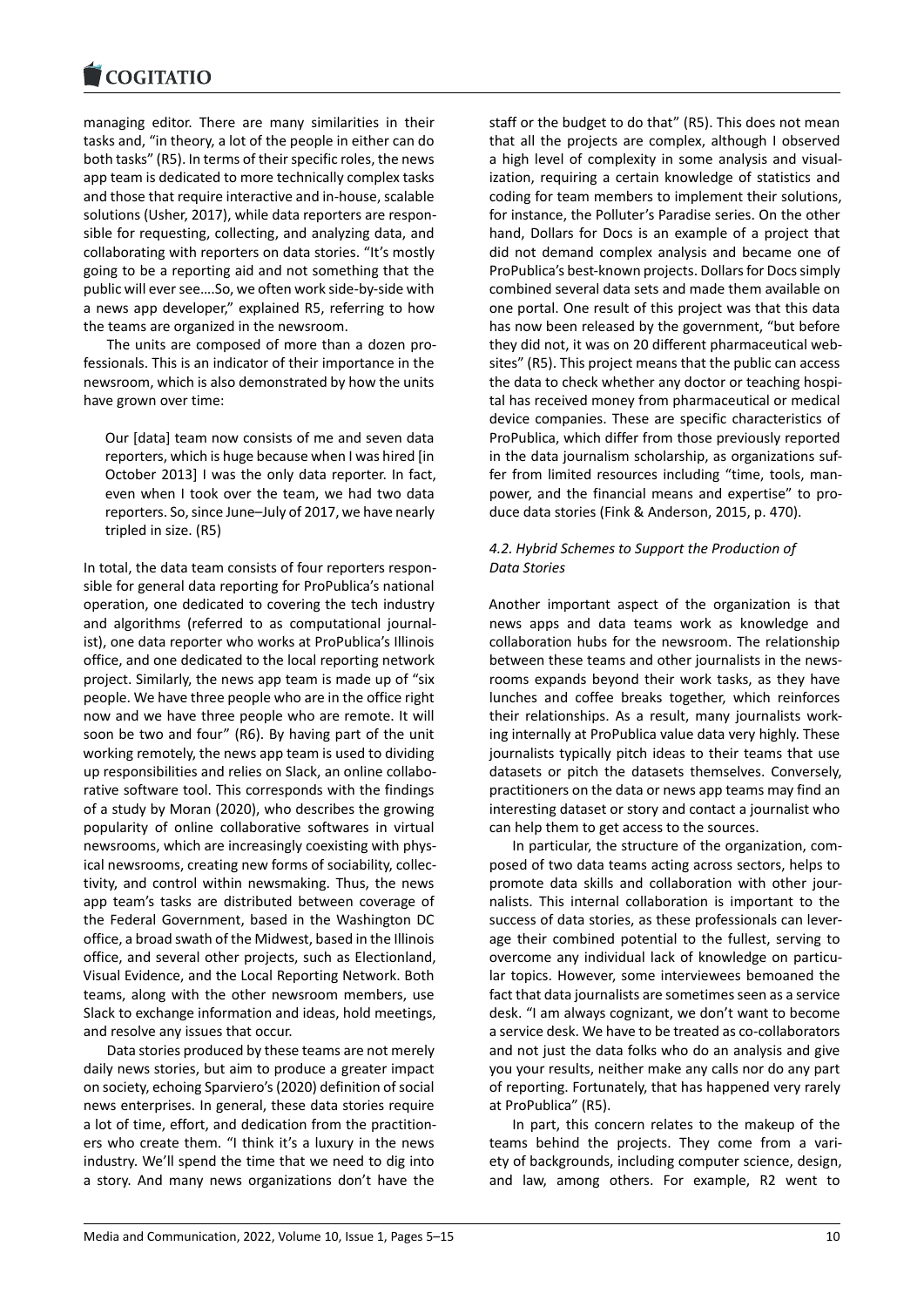design school, where he also studied computer science. [However, he always](https://www.cogitatiopress.com) believed that "design is a field that is good when you combine it with another field.…[In my previous job,] I was getting interested in the combina‐ tion of computer science, design, and journalism" (R2). Consequently, he began doing some side projects in jour‐ nalism, which brought him into contact with a commu‐ nity of journalists, educators, entrepreneurs, and advo‐ cates passionate about journalism at the Newsgeist con‐ ference, allowing him to get his first job in the news indus‐ try (Lewis & Usher, 2014).

Similarly, R3 studied computer science, but she "always had a natural interest in journalism." Thus, data journalism seemed to her an opportunity to "combine my interests, computer science, and journalism. [To gain experience in journalism,] I worked for the student paper in college....Then, I realized that data visualization was my way in. So, I decided to learn DataViz (data visualization) in my spare time" (R3). Shortly after‐ ward, she was offered a Google News Lab Fellowship at ProPublica, which was her first step toward data jour‐ nalism. However, the fellowship only lasted two months, meaning that she had to look for new job opportuni‐ ties. After a placement at the MIT, she got a job at New York Public Radio. As a local reporter, R3 did shoe‐leather reporting, going out onto the streets looking for people to interview:

I just took it upon myself to pad the pavement and go to community board meetings. I did things that traditional reporters do when they're learning how to report, because I wanted to learn how to be a good reporter. I needed to understand what this is like because I also felt I wasn't gonna get another opportunity to do that and I was probably right. As a data journalist, you're typically not going to commu‐ nity board meetings and interviewing angry tenants. So, I learned by doing and also by reading and listen‐ ing to the people around me….I think it can be chal‐ lenging for data journalists to sometimes just under‐ stand what traditional reporting means and looks like because you don't get much practice in it. Unless that's where you started and then you transitioned into data journalism, but a lot of people I know have only ever done data journalism. So, I think that you'll have a nebulous idea of what it's like to be a tradi‐ tional reporter but having an on‐the‐ground experi‐ ence that I had, it was really helpful. (R3)

# *4.3. The Increased Specialization of Knowledge to Delimit Boundaries*

Although these professionals have some experience that allows them to write stories, the majority bemoaned the specialization that typically ends up limiting their writing to "annotation in infographics" (R1). "Most of the writ‐ ing that I do happens inside the graphic, like an explainer text" (R3). This echoes the findings of Stalph (2020), who found that data journalists are either consigned to the margins or fully incorporated into newsroom culture. Similarly, this is a way to establish journalism boundaries to prevent or contest the emergence of new players in the field of journalism (Carlson & Lewis, 2015).

The journalists, meanwhile, had had to learn cod‐ ing skills, showing that the definition of journalism is expanding to encapsulate other activities (Belair‐Gagnon & Holton, 2018). "I didn't have anywhere close to what a typical data journalist would have. I knew and I was very good at Excel. But I didn't know any of the pro‐ gramming languages….I had to learn R and Python so that I can do more complex, ambitious work." (R4). R6, meanwhile, "started building side projects like maps that updated crime numbers," while he was studying jour‐ nalism. He took "whatever digital classes existed, which were not that many at that time" (R6). This allowed him to get an internship at the *Los Angeles Times* on their data desk, where he further developed these skills. Similarly, R5 also "took a bunch of data journalism classes. Moreover, I worked at the data library for NICAR. So, when I graduated in early 2012, I was hired full time for a nonprofit investigative reporting center, much like ProPublica." The fact that she was immediately hired in a role like this shows the importance of this training to develop her data skills.

However, there is a consensus that you cannot take "every person working for a tech firm in Silicon Valley and put them in a newsroom and expect that they're going to automatically be a great data journalist" (R5). Data journalists need to demonstrate that they have the nec‐ essary skills. This shows that there is a certain level of acceptance in the news industry through adopting some of its established journalistic standards (Belair‐Gagnon & Holton, 2018; Carlson & Lewis, 2015). For example, the computational journalist was hired after publishing a post on Medium in which he reported his findings on the Federal Communications Commission's comments on net neutrality using machine learning algorithms. Having a law and computer science degree, he demon‐ strated that he also could do journalism by produc‐ ing this analysis (R5). By combining these distinct skills and expanding the boundaries of journalism (Carlson & Lewis, 2015), while turning news nerds into journal‐ ists (Kosterich, 2020) and putting both together in multi‐ disciplinary teams (Hannaford, 2015), ProPublica makes use of multiple internal resources in its quest to produce high‐impact journalism, in line with the ideas of Borges‐Rey (2016) who found that "the best stories they have produced were those where data journalists collab‐ orated with specialised correspondents" (p. 838).

## *4.4. Making an Impact Locally*

In striving to make the greatest possible impact nation‐ ally and internationally, ProPublica also relies on exter‐ nal collaborations and partnerships. "We are not as ubiq‐ uitous as the *New York Times*, the *Wall Street Journal*,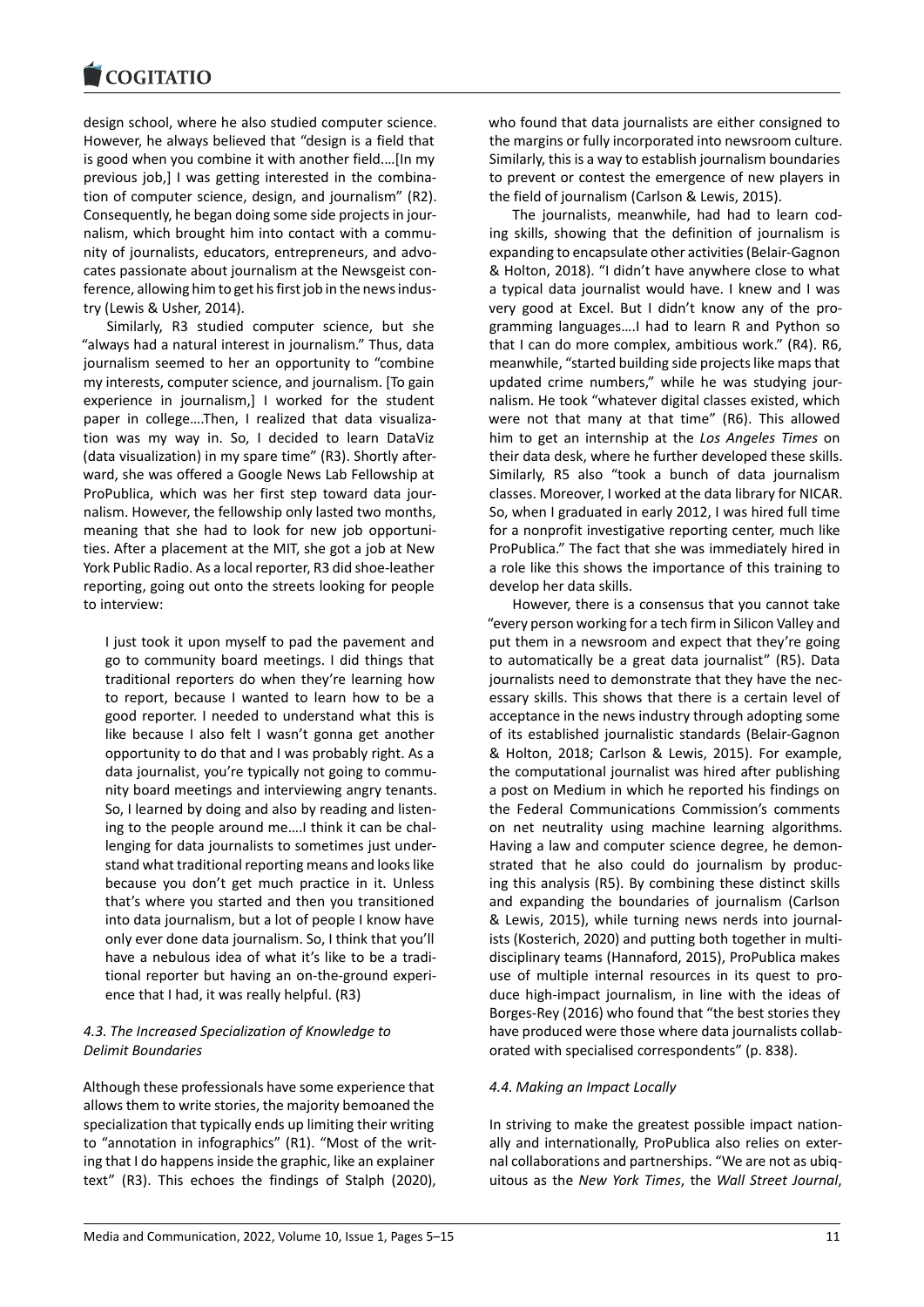#### **COMMITMENT**

or the *Washington Post.* What I think is interesting is [that a lot of our sto](https://www.cogitatiopress.com)ries end up running in the *Times* or the *Post*.…[Our website] is not a destination website, especially because we publish once a day," explained R5. In this context, the news outlet found in collaboration, mainly at the national level, a key vehicle to reach a wider public and exercise an important influence over government decisions and policies. This is in line with previous research showing that data journalists tie together to reach the common goal of providing a qual‐ ity product efficiently (de‐Lima‐Santos & Mesquita, 2021; de‐Lima‐Santos & Salaverría, 2021; Heft et al., 2019).

By 2019, ProPublica had 228 publishing partners (ProPublica, 2020). According to the interviewees, the news outlet always has an eye on maximizing the impact of its stories, and collaborative alliances are an important strategy for reaching this goal. Collaboration has become a way for the organization to achieve its long‐term financial goals, by showing donors the importance of ProPublica's journalism (Sparviero, 2020), particularly investigative data journalism. The news app team even includes a member whose role is entirely dedicated to establishing partnerships and collaborations.

Among these projects, the Local Reporting Network is one of the most important cooperative programs. "At this point, it's about a little over 20 newsrooms all across the US that we work with. They pitch us for a year‐ long project and ProPublica pays their salary and they get access to our research team, news app data, and engage‐ ment" (R6). In this way, ProPublica promotes data journalism beyond its newsroom and shares its know‐how and experience with local newsrooms. One data journal‐ ist from each team is responsible for working with these newsrooms, and this is "the same job we all do, but working with those local reporters instead of ProPublica's reporters" (R3).

Importantly, not every project in the local report‐ ing network has a data component. In those that do, there is a higher level of involvement. For example, "in the case of Hawaii, that's as far deep as we'll go. Fully co‐reporters with our [local] reporter, and we'll be doing much of the work. Then, whenever it comes time to write the story, we'll be helping to write the story and all the other stuff" (R4). Otherwise, the collaboration is limited to "a consultation on something, if those local journal‐ ists want to request data from an agency or they got this data back and they are trying to figure out what to do with it'' (R4).

In one example, ProPublica partnered with The Texas Tribune, where they "co‐hired 10 people who will live in Texas to report on Texas‐based issues" (R6). This entailed a five‐year commitment of 5.75 million dol‐ lars (ProPublica, 2020). One ProPublica project involved building a map of toxic areas in the US, and there were several severely affected areas in Texas. This team helped "to build a graphical walkthrough of the Texas areas" (R6). In this process, the news app team rarely "[does] graph‐ ics with other news organizations. In fact, it's usually hard

to share graphics across news organizations" (R4). Thus, the collaborations focus on the sources and knowledge on the ground that these local journalists have, which, "in some cases, we just won't be able to do without them" (R6). The idea behind this is to build local impact through these partnerships, more than developing these skills together. "We get the ability to distribute journal‐ ism with a local organization. So, if we're gonna be writing about a place and we want local impact then it's best to publish with the local news organization" (R6). This echoes the findings of Heft et al. (2019), who demon‐ strated that transnational collaboration among organiza‐ tions from different European countries was important in creating impact across Europe.

## **5. Conclusions**

This research aimed to explore the role of multidis‐ ciplinary teams and hybrid profiles at ProPublica and how these professionals and their modes of work contribute to significant data projects. In its quest to produce high‐impact investigative data journalism, ProPublica has adopted a two-team approach (RQ1). While the data team is responsible for requesting, collecting, and analyzing data, the news app team is more focused on creating visuals and apps, elevating the "computa‐ tional prowess and product development" (Usher, 2017, p. 1128). The latter is also in charge of more complex data analysis. While some journalists have had to expand their knowledge and learn more about other areas, such as coding and design, some non‐journalistic professionals have also had to develop writing skills. These hybrid roles are an important aspect of ProPublica's professional cul‐ ture. Although the organization's work involves special‐ ized components that may require a high level of specific expertise, the professionals working in these units have hybrid backgrounds that make it difficult to categorize them as either journalists or technologists (Splendore & Brambilla, 2021).

Additionally, ProPublica's data teams comprise multi‐ disciplinary teams so that different skill sets complement each other. These findings demonstrate that ProPublica became a data journalism powerhouse by combining not only multidisciplinary teams, but also practitioners with hybrid backgrounds. In data journalism scholarship, it is common to treat these two approaches separately, which expands the dichotomy of journalist-programmers (Hannaford, 2015; Parasie & Dagiral, 2013) versus mul‐ tidisciplinary teams (de‐Lima‐Santos et al., 2021; Fink & Anderson, 2015). This study suggests that this model of collaboration between journalists and non‐journalists has broad implications for the development of data skills in the newsroom, such as the case of ProPublica. This extends the literature by showing that the combination of hybrid profiles in multidisciplinary teams is a strong strategic fit to create and develop data teams in news‐ rooms, complementing each other's skillsets and ensur‐ ing coherence in the overall approach to the matter.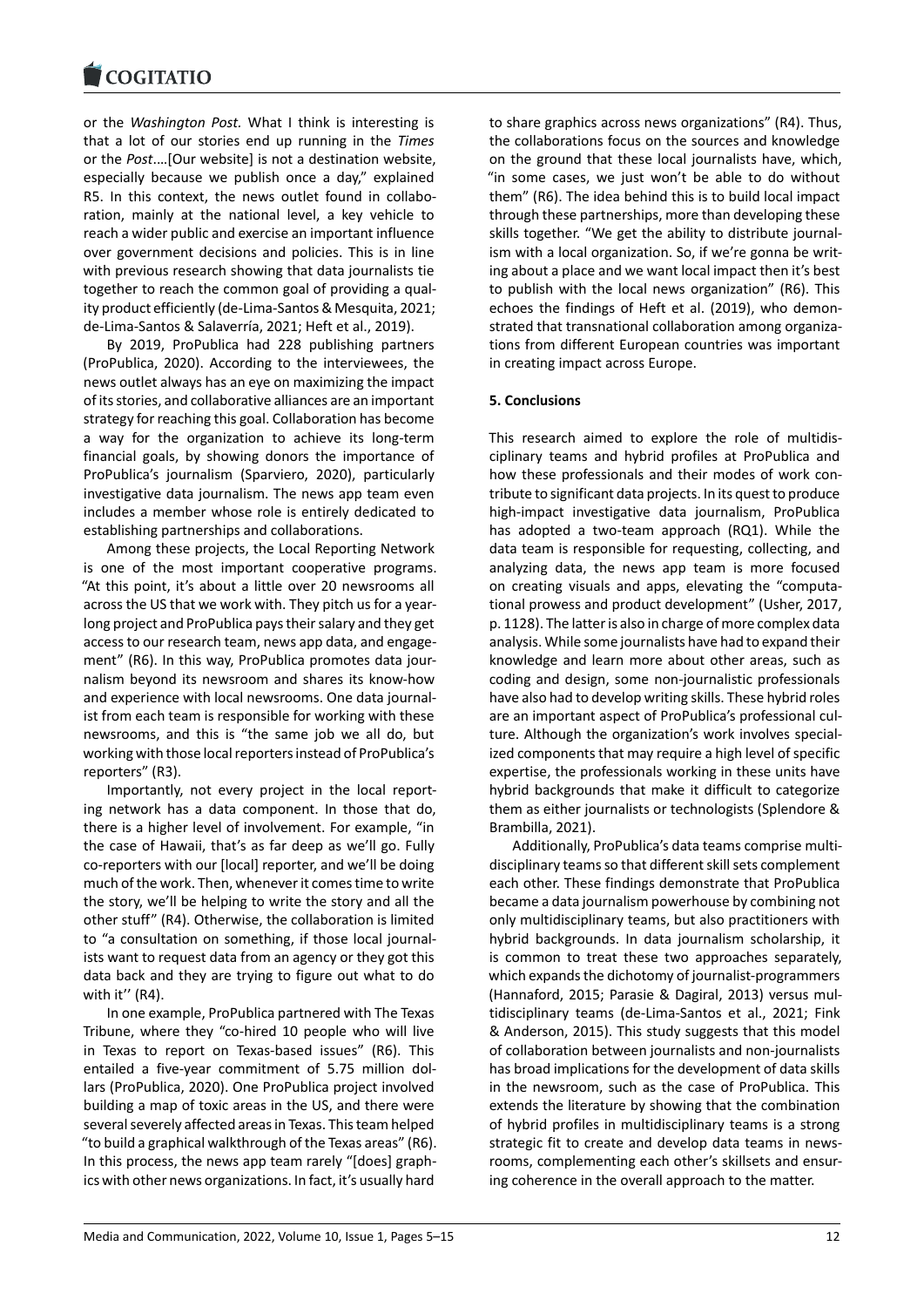On the other hand, there is a certain level of skepti‐ [cism about the capa](https://www.cogitatiopress.com)bilities of these journalists in terms of writing and reporting data stories, even though some have already worked in other newsrooms. This skepticism aligns with the established journalistic boundaries that work to stratify different groups of people in news‐ rooms (Carlson & Lewis, 2015). Similarly, specialization is a process of establishing boundaries, as profession‐ als are concentrating on and becoming experts in a par‐ ticular subject or skill. However, this tends to happen to a much lesser extent at ProPublica, where the focus on data journalism since the organization's foundation has fostered a culture of collaboration with data teams. Furthermore, the data editors are constantly reinforcing the idea that data teams are not a "service desk." This is important because data has inherent biases and may dis‐ criminate against certain groups of people, meaning that the involvement of data journalists is vital from the early stages of investigation to ensure a deep level of under‐ standing (Tong & Zuo, 2019). Acknowledging the rise of these hybrid profiles is an important step in reengineer‐ ing "journalism's longstanding professional boundaries" (Kosterich, 2021, p. 24).

In another vein, partnerships and collaboration are central to news organizations' ability to innovate (RQ2), as stories are increasingly being developed collectively, meaning that collaborative networks are becoming a key mode of governance (de‐Lima‐Santos & Mesquita, 2021; de‐Lima‐Santos & Salaverría, 2021; Westlund et al., 2021). Through collaboration, ProPublica gains access to sources and information that they would not otherwise have (Heft et al., 2019). Additionally, this process has a significant impact on local communi‐ ties, as local newsrooms working with ProPublica have decisively influenced the political agenda on several topics. Thus, these actors transcend existing professional boundaries, leading to new interdependencies and col‐ laborations (de‐Lima‐Santos & Mesquita, 2021). Their interdependent, long‐lasting relationships also impact ProPublica's trajectory. Hence, awards are a result of these joint efforts.

Although not every organization can hope to success‐ fully emulate ProPublica, the American digital news out‐ let serves as a model for many others, based on the principles of transparency and accountability leading to trust (Howard & Constantaras, 2019). The organization's hybrid business model, as defined by Sparviero (2020), is also becoming a model for others, which can inspire other newsrooms to establish data practices, policies, and capabilities to collect and use on news reporting.

Concerning the limitations of the research, this study is restricted to the observations and views of practi‐ tioners who were in the New York newsroom on the days I visited. Unfortunately, this was constrained by the Covid‐19 crisis, as it was planned to last longer, allowing me to demonstrate causality and how these practitioners approach unexpected events. Similarly, the newsroom was not working at full capacity. Future research could

explore similar topics from the perspectives of practi‐ tioners working in other ProPublica offices, or remotely. Additionally, it would be interesting to consider the per‐ spectives of partner organizations to understand how these partnerships are helping to develop data skills at the local level. It would also be interesting to investigate how other members of the newsroom perceive data jour‐ nalists and the limitations that arise from collaboration between the two spheres.

In conclusion, I was able, despite the limitations dis‐ cussed, to highlight some relevant aspects of data jour‐ nalism practices at ProPublica. This study contributes to the scholarly literature by expanding the concept of journalistic boundaries in the context of data journalism epistemologies, shedding light on the experiences and realities of a specific group that had not previously been discussed at this level.

### **Acknowledgments**

This project was funded by the European Union's Horizon 2020 research and innovation program under the Marie Skłodowska‐Curie grant agreement No 765140. The author thanks the ProPublica's teams for sharing their expertise and assistance throughout all aspects of this study.

### **Conflict of Interests**

The author declares no conflict of interests.

### **References**

- Appelgren, E., & Lindén, C. G. (2020). Data journalism as a service: Digital native data journalism exper‐ tise and product development. *Media and Commu‐ nication*, *8*(2), 62–72. https://doi.org/10.17645/mac. v8i2.2757
- Baack, S. (2018). Practically engaged: The entanglements between data journalism and civic tech. *Digital Journalism*, *6*(6), 673–692. [https://doi.org/10.1080/](https://doi.org/10.17645/mac.v8i2.2757) [21670811](https://doi.org/10.17645/mac.v8i2.2757).2017.1375382
- Belair‐Gagnon, V., & Holton, A. E. (2018). Boundary work, interloper media, and analytics in newsrooms. An analysis of the roles of we[b analytics companies in](https://doi.org/10.1080/21670811.2017.1375382) [news production.](https://doi.org/10.1080/21670811.2017.1375382) *Digital Journalism*, *6*(4), 492–508. https://doi.org/10.1080/21670811.2018.1445001
- Borges‐Rey, E. (2016). Unravelling data journalism: A study of data journalism practice in British news‐ rooms. *Journalism Practice*, *10*(7), 833–843. https:// [doi.org/10.1080/17512786.2016.1159921](https://doi.org/10.1080/21670811.2018.1445001)
- Bryman, A. (2012). *Social research methods*. Oxford Uni‐ versity Press.
- Carlson, M. (2018). Boundary work. In T. P. [Vos, F.](https://doi.org/10.1080/17512786.2016.1159921) [Hanusch, D. Dimitrakopoulou, M. Geertsem](https://doi.org/10.1080/17512786.2016.1159921)a‐Sligh, & A. Sehl (Eds.), *The international encyclopedia of jour‐ nalism studies*. Wiley.
- Carlson, M., & Lewis, S. (2015). *Boundaries of journalism*.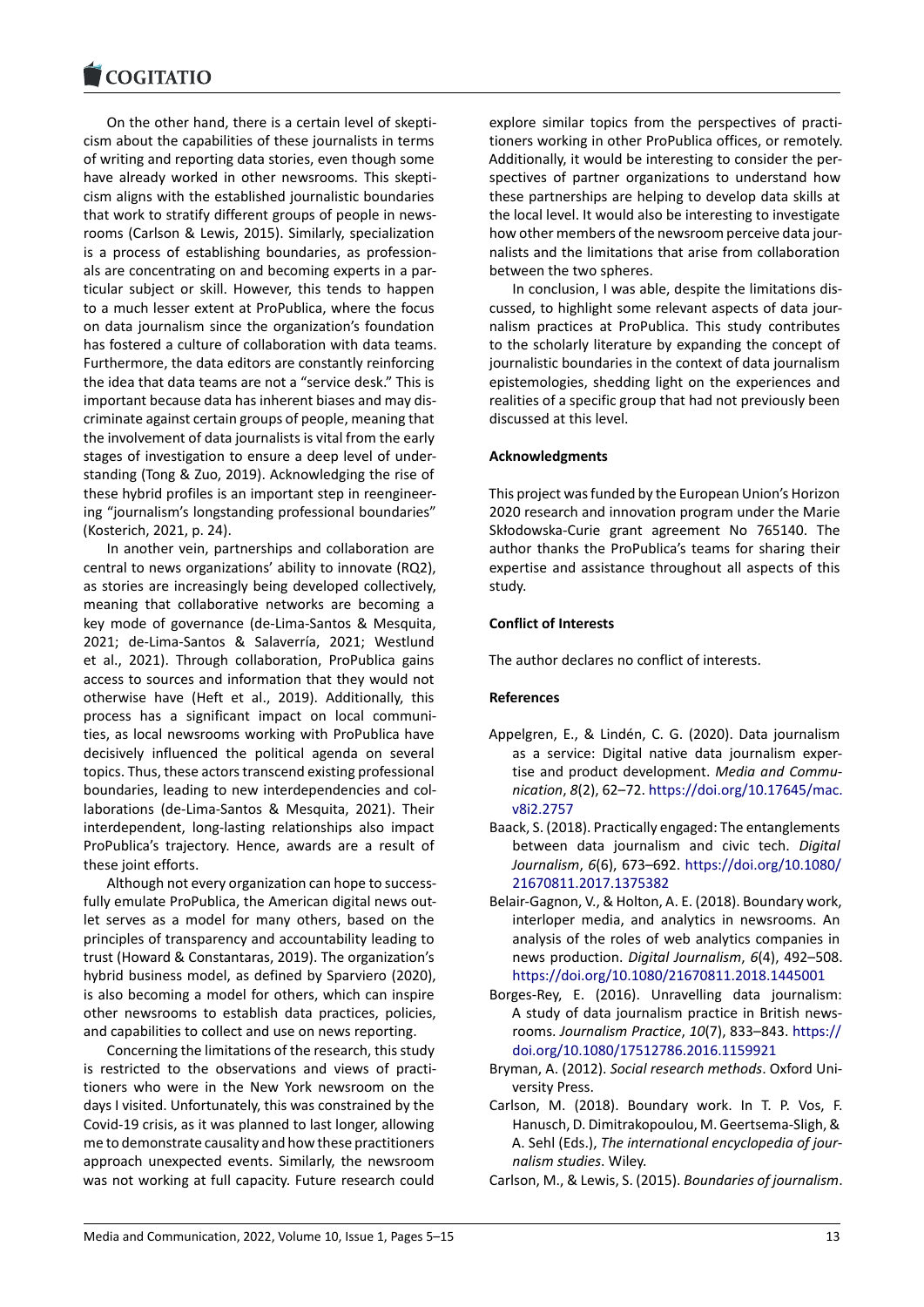#### COQUIATIO

Routledge.

- [Carson, A., & Farhall](https://www.cogitatiopress.com), K. (2018). Understanding collabo‐ rative investigative journalism in a "post-truth" age. *Journalism Studies*, *19*(13), 1899–1911. https://doi. org/10.1080/1461670X.2018.1494515
- Coddington, M. (2015). Clarifying journalism's quantita‐ tive turn. *Digital Journalism*, *3*(3), 331–348. https:// doi.org/10.1080/21670811.2014.976400
- de‐[Lima‐Santos, M.‐F., & Mesquita, L.](https://doi.org/10.1080/1461670X.2018.1494515) (2021). Data journalism beyond technological determinism. *Jour‐ nalism Studies*, *22*(11), 1416–1435. https://[doi.org/](https://doi.org/10.1080/21670811.2014.976400) [10.1080/1461670X.2021.1944279](https://doi.org/10.1080/21670811.2014.976400)
- de‐Lima‐Santos, M.‐F., & Salaverría, R. (2021). From data journalism to artificial intelligence: Challenges faced by *La Nación* in implementing co[mputer vision in](https://doi.org/10.1080/1461670X.2021.1944279) [news reporting.](https://doi.org/10.1080/1461670X.2021.1944279) *Palabra Clave*, *24*(3), 1–40. https:// doi.org/10.5294/pacla.2021.24.3.7
- de‐Lima‐Santos, M.‐F., Schapals, A. K., & Bruns, A. (2021). Out‐of‐the‐box versus in‐house tools: How are they affecting data journalism in Australia? *Med[ia Inter‐](https://doi.org/10.5294/pacla.2021.24.3.7) [national Australia](https://doi.org/10.5294/pacla.2021.24.3.7)*, *181*(1), 152–166. https://doi.org/ 10.1177/1329878X20961569
- Eldridge, S. A. (2017). *Online journalism from the periph‐ ery*. Routledge.
- Emerson, R. M., Fretz, R. I., & Shaw, L. [L. \(2011\).](https://doi.org/10.1177/1329878X20961569) *Writ‐ [ing ethnographic fieldnotes](https://doi.org/10.1177/1329878X20961569)* (2nd ed.). University of Chicago Press.
- Ferrucci, P., & Vos, T. (2017). Who's in, who's out? Con‐ structing the identity of digital journalists. *Digital Journalism*, *5*(7), 868–883. https://doi.org/10.1080/ 21670811.2016.1208054
- Fink, K., & Anderson, C. W. (2015). Data journalism in the United States: Beyond the "usual suspects." *Journalism Studies*, *16*(4), 467–481. [https://doi.org/](https://doi.org/10.1080/21670811.2016.1208054) [10.1080/1461670X.2014.](https://doi.org/10.1080/21670811.2016.1208054)939852
- Gieryn, T. F. (1983). Boundary‐work and the demarca‐ tion of science from non‐science: Strains and inter‐ ests in professional ideologies of scientists. *[American](https://doi.org/10.1080/1461670X.2014.939852) [Sociological Review](https://doi.org/10.1080/1461670X.2014.939852)*, *48*(6), 781–795. https://doi.org/ 10.2307/2095325
- Hannaford, L. (2015). Computational journalism in the UK newsroom. *Journalism Education*, *4*(1), 6–21.
- Heft, A., Alfter, B., & Pfetsch, B. ([2019\). Transna‐](https://doi.org/10.2307/2095325) [tional journalism n](https://doi.org/10.2307/2095325)etworks as drivers of Europeanisa‐ tion. *Journalism*, *20*(9), 1183–1202. https://doi.org/ 10.1177/1464884917707675
- Hepp, A., & Loosen, W. (2021). Pioneer journalism: Con‐ ceptualizing the role of pioneer journalists and pio‐ neer communities in the organizatio[nal re‐figuration](https://doi.org/10.1177/1464884917707675) [of journalism.](https://doi.org/10.1177/1464884917707675) *Journalism*, *22*(3), 577–595. https:// doi.org/10.1177/1464884919829277
- Hermida, A., & Young, M. L. (2019). *Data journalism and the regeneration of news*. Routledge. https:// doi.org/10.4324/9781315163895
- Ho[ward, A., & Constantaras, E. \(2019\). J](https://doi.org/10.1177/1464884919829277)ournalists and the media. In T. Davies, S. B. Walker, M. Rubinstein, & F. Perini (Eds.), *The state of open data* (pp. 3[95–405\).](https://doi.org/10.4324/9781315163895) [African Minds.](https://doi.org/10.4324/9781315163895)
- Kosterich, A. (2020). Managing news nerds: Strategizing about institutional change in the news industry. *Jour‐ nal of Media Business Studies*, *17*(1), 51–68. https:// doi.org/10.1080/16522354.2019.1639890
- Kosterich, A. (2021). Reengineering journalism: Product manager as news industry institutional entrepreneur. *Digital Journalism*. Advance online pu[blication.](https://doi.org/10.1080/16522354.2019.1639890) [https://doi.org/10.1080/21670811.2021.1](https://doi.org/10.1080/16522354.2019.1639890)903959
- Lewis, S. C. (2012). The tension between professional control and open participation. *Information, Commu‐ nication & Society*, *15*(6), 836–866. https://doi.org/ [10.1080/1369118X.2012.674150](https://doi.org/10.1080/21670811.2021.1903959)
- Lewis, S. C., & Usher, N. (2014). Code, collaboration, and the future of journalism: A case study of the hacks/hackers global network. *Di[gital Journalism](https://doi.org/10.1080/1369118X.2012.674150)*, *2*(3), 383–393. [https://doi.org/](https://doi.org/10.1080/1369118X.2012.674150)10.1080/21670811. 2014.895504
- Malmelin, N., & Villi, M. (2017). Media work in change: Understanding the role of media professionals in times of digital [transformation and convergence.](https://doi.org/10.1080/21670811.2014.895504) *[Sociology Co](https://doi.org/10.1080/21670811.2014.895504)mpass*, *11*(7), 1–13. https://doi.org/ 10.1111/soc4.12494
- Moran, R. E. (2020). Subscribing to transparency: Trustbuilding within virtual newsrooms on slack. *Journal‐ ism Practice*. Advance online publication. [https://doi.](https://doi.org/10.1111/soc4.12494) [org/10.1080/175127](https://doi.org/10.1111/soc4.12494)86.2020.1778507
- Parasie, S., & Dagiral, E. (2013). Data‐driven jour‐ nalism and the public good: "Computer‐assisted‐ reporters" and "programmer‐journalists[" in Chicago.](https://doi.org/10.1080/17512786.2020.1778507) *[New Media & Society](https://doi.org/10.1080/17512786.2020.1778507)*, *15*(6), 853–871. https://doi. org/10.1177/1461444812463345
- ProPublica. (2020). *2020 annual report*. https://www. propublica.org/reports
- ProPublica. (2021a). *About us*. https://www[.propublica.](https://doi.org/10.1177/1461444812463345) [org/about](https://doi.org/10.1177/1461444812463345)
- ProPublica. (2021b). *Awards*. https://ww[w.propublica.](https://www.propublica.org/reports) [org/awards](https://www.propublica.org/reports)
- Schapals, A. K., Maares, P., & [Hanusch, F. \(2019\). Work‐](https://www.propublica.org/about) [ing on the](https://www.propublica.org/about) margins: Comparative perspectives on the roles and motivations of pe[ripheral actors in journal‐](https://www.propublica.org/awards) ism. *[Media a](https://www.propublica.org/awards)nd Communication*, *7*(4), 19–30. https:// doi.org/10.17645/mac.v7i4.2374
- Sparviero, S. (2020). Hybrids before nonprofits: Key challenges, institutional logics, and normative rules of behavior of news media dedicated t[o social](https://doi.org/10.17645/mac.v7i4.2374) welfare. *[Journalism & Mass Com](https://doi.org/10.17645/mac.v7i4.2374)munication Quar‐ terly*, *97*(3), 790–810. https://doi.org/10.1177/1077 699020932564
- Splendore, S., & Brambilla, M. (2021). The hybrid jour‐ nalism that we do not recognize (anymore). *Jour‐ nalism and Media*, *2*(1), 51–61. [https://doi.org/](https://doi.org/10.1177/1077699020932564) [10.3390/journa](https://doi.org/10.1177/1077699020932564)lmedia2010004
- Stalph, F. (2020). Evolving data teams: Tensions between organisational structure and professional subculture. *Big Data & Society*, *7*(1), 1–13. [https://doi.org/](https://doi.org/10.3390/journalmedia2010004) [10.1177/2053951720919964](https://doi.org/10.3390/journalmedia2010004)
- Tandoc, E. C. (2018). Five ways BuzzFeed is preserving (or transforming) the journalistic field. *Jour‐*